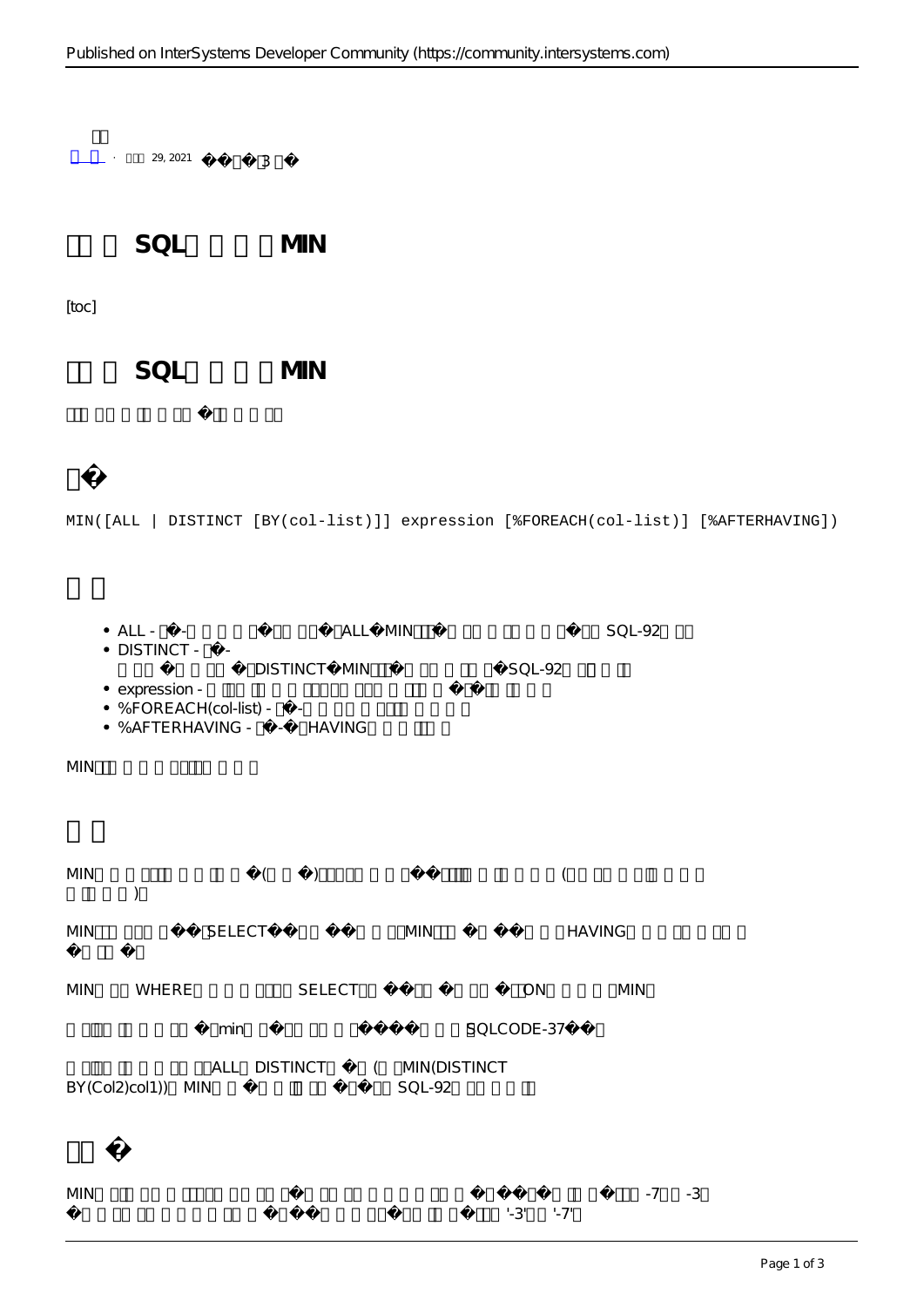$('')$   $CHAR(0)$ SQLUPPER SQLUPPER MIN SELECT MIN(Name) Aaron' Aaron's mame=min(Name) 'Aaron', 'AARON', and 'aaron' NULL, MIN NULL  $MIN$  $(\textcircled{})$ Sample.Employee () SELECT '\$' || MIN(Salary) AS LowSalary FROM Sample.Employee 75,000 %AFTERHAVING 每行返回大于75,000美元的最低员工工资。每行还返回该状态下所有员工的最低工资和最高工资: SELECT Home\_State, '\$' || MIN(Salary %AFTERHAVING) AS MinSalaryAbove75K, '\$' || MIN(Salary) AS MinSalary, '\$' || MAX(Salary) AS MaxSalary FROM Sample.Employee GROUP BY Home\_State HAVING Salary > 75000 ORDER BY MinSalaryAbove75K Sample.Employee () () SELECT Name, MIN(Name), MAX(Name) FROM Sample.Employee  $MIN$ ,  $MAX$ ,  $NAMF$ Sample.Employee Home\_State 'VT' ()